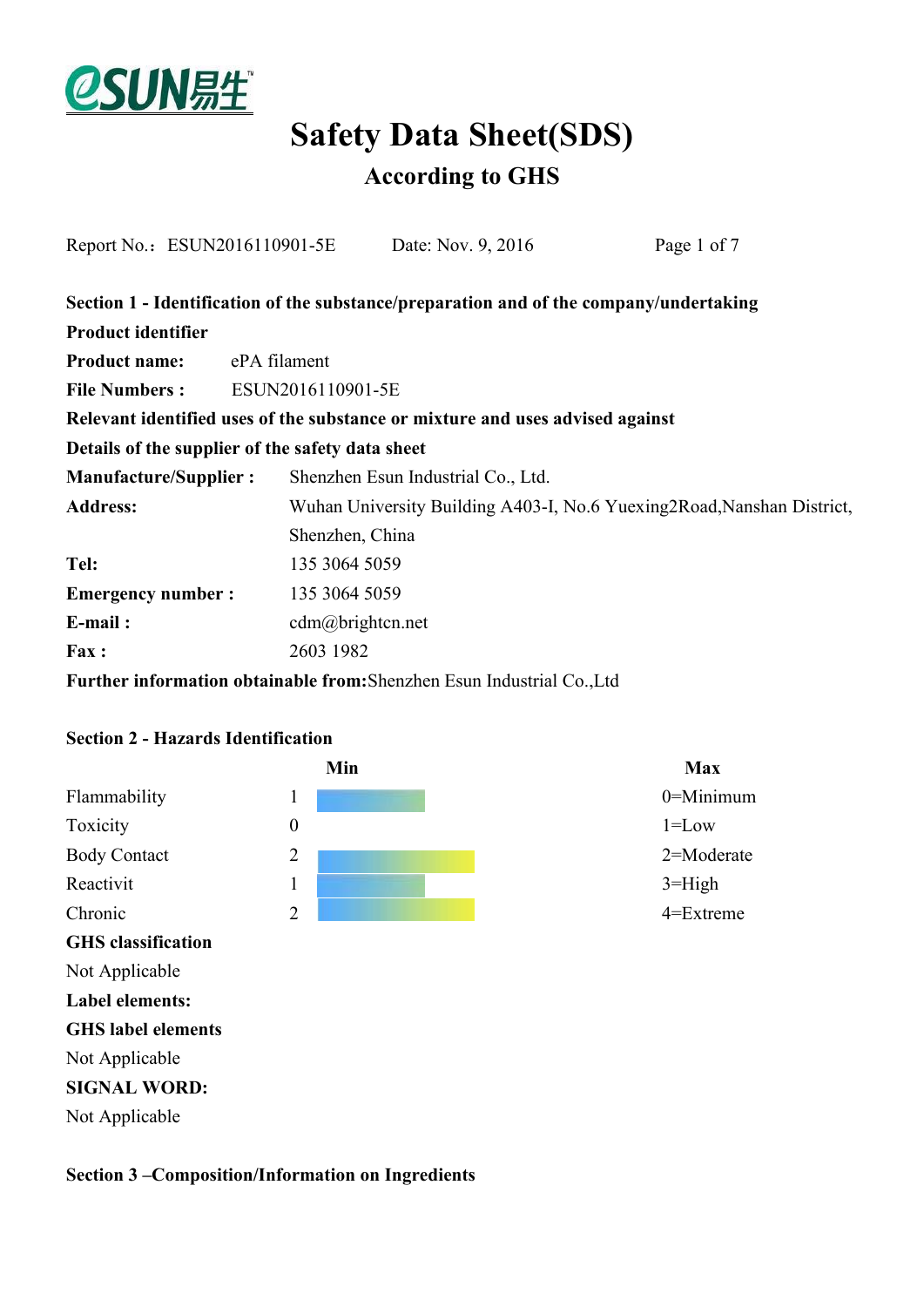

| Report No.: ESUN2016110901-5E | Date: Nov. 9, 2016 |               | Page 2 of 7     |  |
|-------------------------------|--------------------|---------------|-----------------|--|
| <b>Ingredient Name</b>        | CAS No.            | EC No.        | Content $(\% )$ |  |
| PА                            | 32131-17-2         | $\sim$ $\sim$ | 99              |  |
| Additives                     | $- -$              | --            |                 |  |

### **Section 4 - First Aid Measures INGESTION**

- Immediately give a glass of water.
- First aid is not generally required. If in doubt, contact a Poisons Information Centre or a doctor.

### **EYE**

If this product comes in contact with eyes:

- Wash out immediately with water.
- If irritation continues, seek medical attention.
- Removal of contact lenses after an eye injury should only be undertaken by skilled personnel.

### **SKIN**

If skin or hair contact occurs:

- Flush skin and hair with running water (and soap if available).
- Seek medical attention in event of irritation.

#### **Inhalation**

- If dust is inhaled, remove from contaminated area.
- Encourage patient to blow nose to ensure clear passage of breathing.
- If irritation or discomfort persists seek medical attention.

### **Indication of any immediate medical attention and special treatment needed**

• Treat symptomatically.

### **Section 5 - Firefighting Measures EXTINGUISHING MEDIA**

• Do NOT direct a solid stream of water or foam into burning molten material; this may cause spattering and spread the fire.

- Foam.
- Dry chemical powder.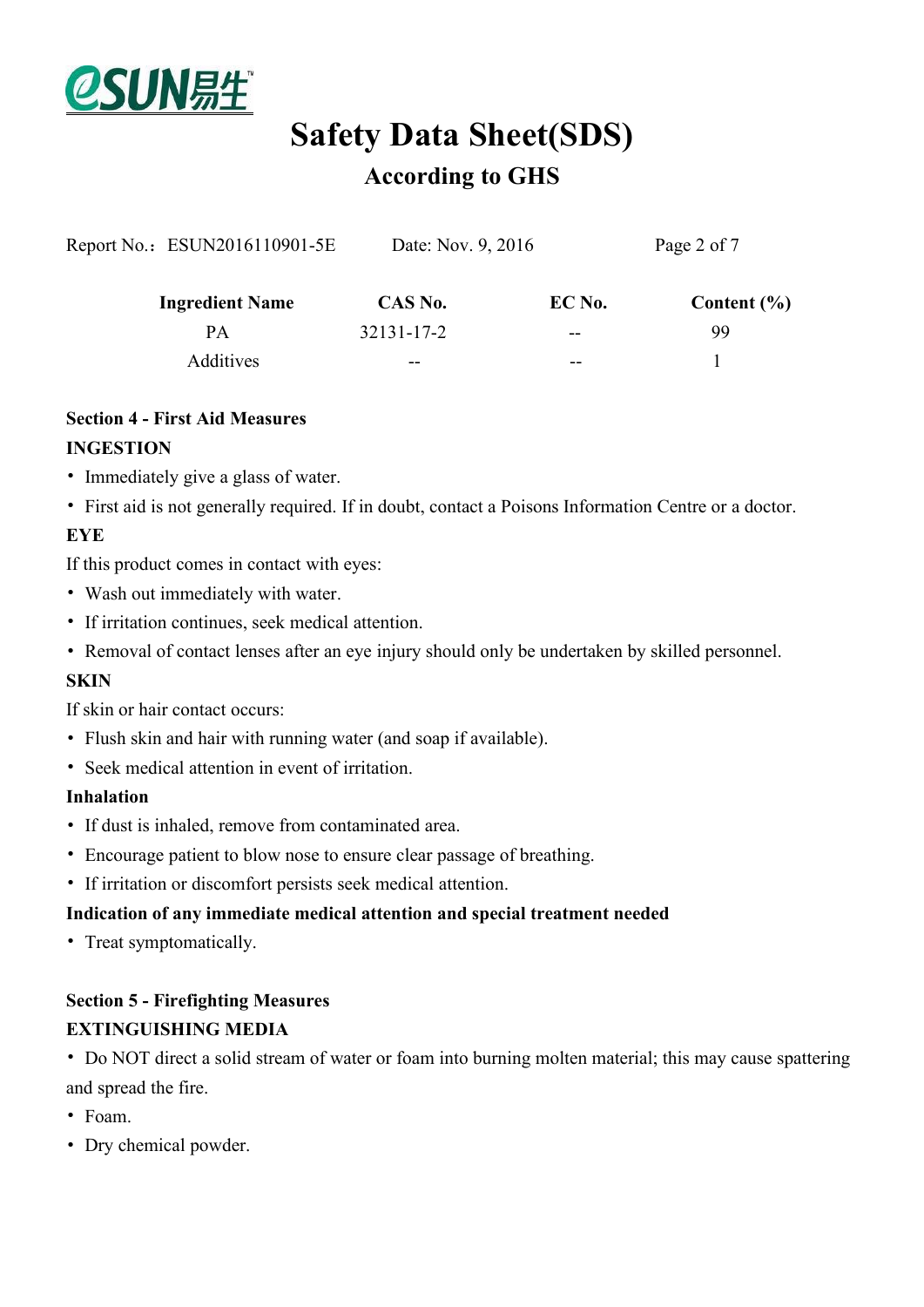

# **Safety Data Sheet(SDS)**

### **According to GHS**

Report No.: ESUN2016110901-5E Date: Nov. 9, 2016 Page 3 of 7

• BCF (where regulations permit).

### **FIRE FIGHTING**

- Alert Fire Brigade and tell them location and nature of hazard.
- Wear breathing apparatus plus protective gloves.
- Prevent, by any means available, spillage from entering drains or water courses.
- Use water delivered as a fine spray to control fire and cool adjacent area.

### **FIRE/EXPLOSION HAZARD**

- Combustible solid which burns but propagates flame with difficulty.
- Organic powders when finely divided over a range of concentrations regardless of particulate size or shape and suspended in air or some other oxidizing medium may form explosive dust-air mixtures and result in a fire or dust explosion (including secondary explosions).

### **FIRE INCOMPATIBILITY**

• Avoid contamination with oxidising agents i.e. nitrates, oxidising acids, chlorine bleaches, pool chlorine etc.as ignition may result

### **Section 6 –Accidental Release Measures MINOR SPILLS**

• Generally not applicable

### **MAJOR SPILLS**

• Generally not applicable

Personal Protective Equipment advice is contained in Section 8 of the SDS.

### **Section 7 - Handling and Storage**

### **PROCEDURE FOR HANDLING**

- Limit all unnecessary personal contact.
- Wear protective clothing when risk of exposure occurs.
- Use in a well-ventilated area.
- Avoid contact with incompatible materials.
- Store in original containers.
- Keep containers securely sealed.
- Store in a cool, dry, well-ventilated area.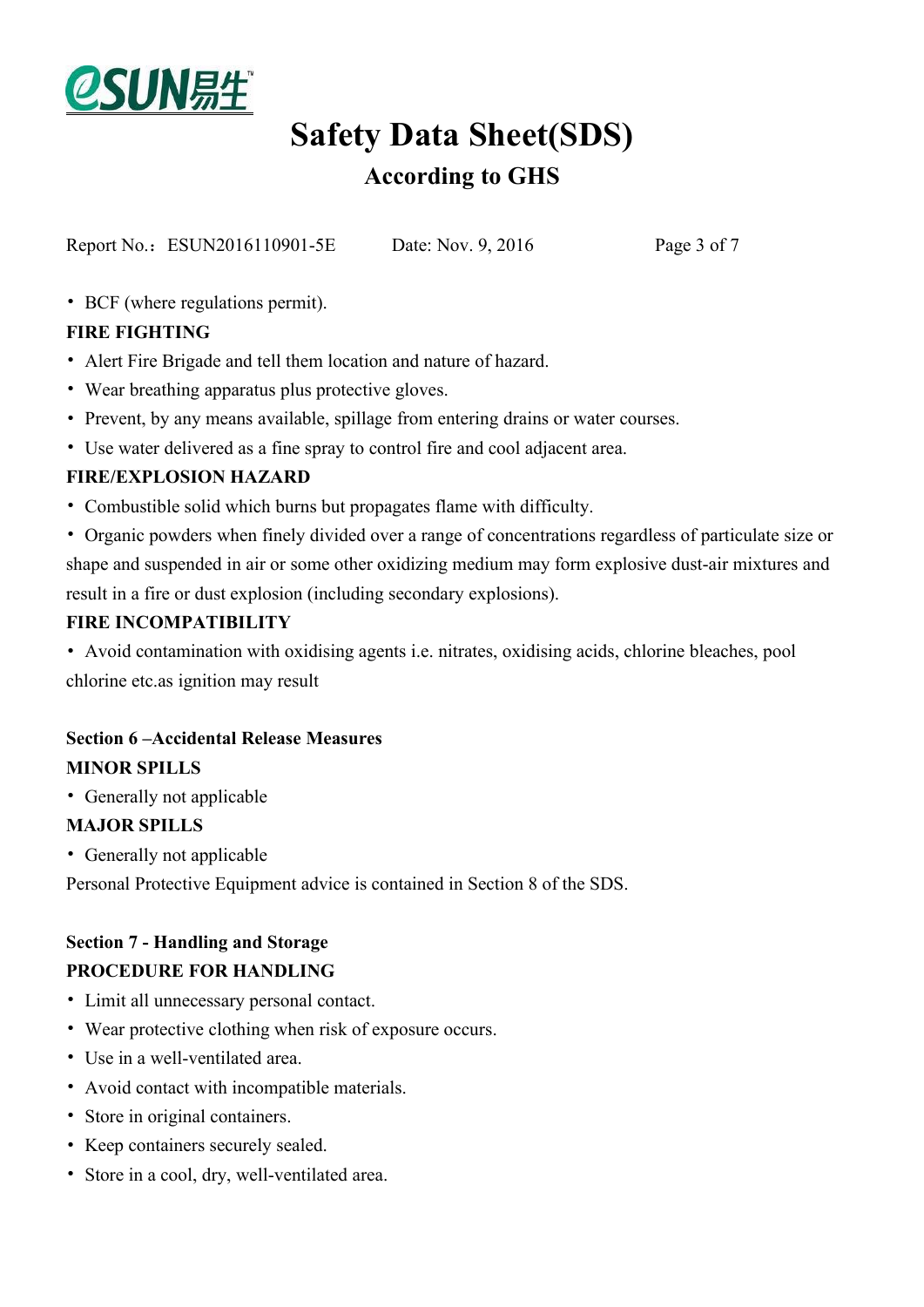

Report No.: ESUN2016110901-5E Date: Nov. 9, 2016 Page 4 of 7

• Store away from incompatible materials and foodstuff containers.

### **SUITABLE CONTAINER**

• Multi-ply paper bag with sealed plastic liner or heavy gauge plastic bag.

• NOTE: Bags should be stacked, blocked, interlocked, and limited in height so that they are stable and secure against sliding or collapse. Check that all containers are clearly labelled and free from leaks. Packing as recommended by manufacturer.

### **STORAGE INCOMPATIBILITY**

• Avoid reaction with oxidising agents

## **Section 8 - Exposure Controls, Personal Protection**

### **EXPOSURE CONTROLS**

#### **Appropriate engineering controls**

For molten materials:

Provide mechanical ventilation; in general such ventilation should be provided at compounding/ converting areas and at fabricating/ filling work stations where the material is heated. Local exhaust ventilation should be used over and in he vicinity of machinery involved in handling the molten material. Keep dry!!

Processing temperatures may be well above boiling point of water, so wet or damp material may cause a serious steam explosion if used in unvented equipment.

Engineering controls are used to remove a hazard or place a barrier between the worker and the hazard.

### **Personal protection**



### **Eye and face protection**

- Safety glasses with side shields.
- Chemical goggles.

• Contact lenses may pose a special hazard; soft contact lenses may absorb and concentrate irritants. A written policy document, describing the wearing of lenses or restrictions on use, should be created for each workplace or task.

### **Skin protection**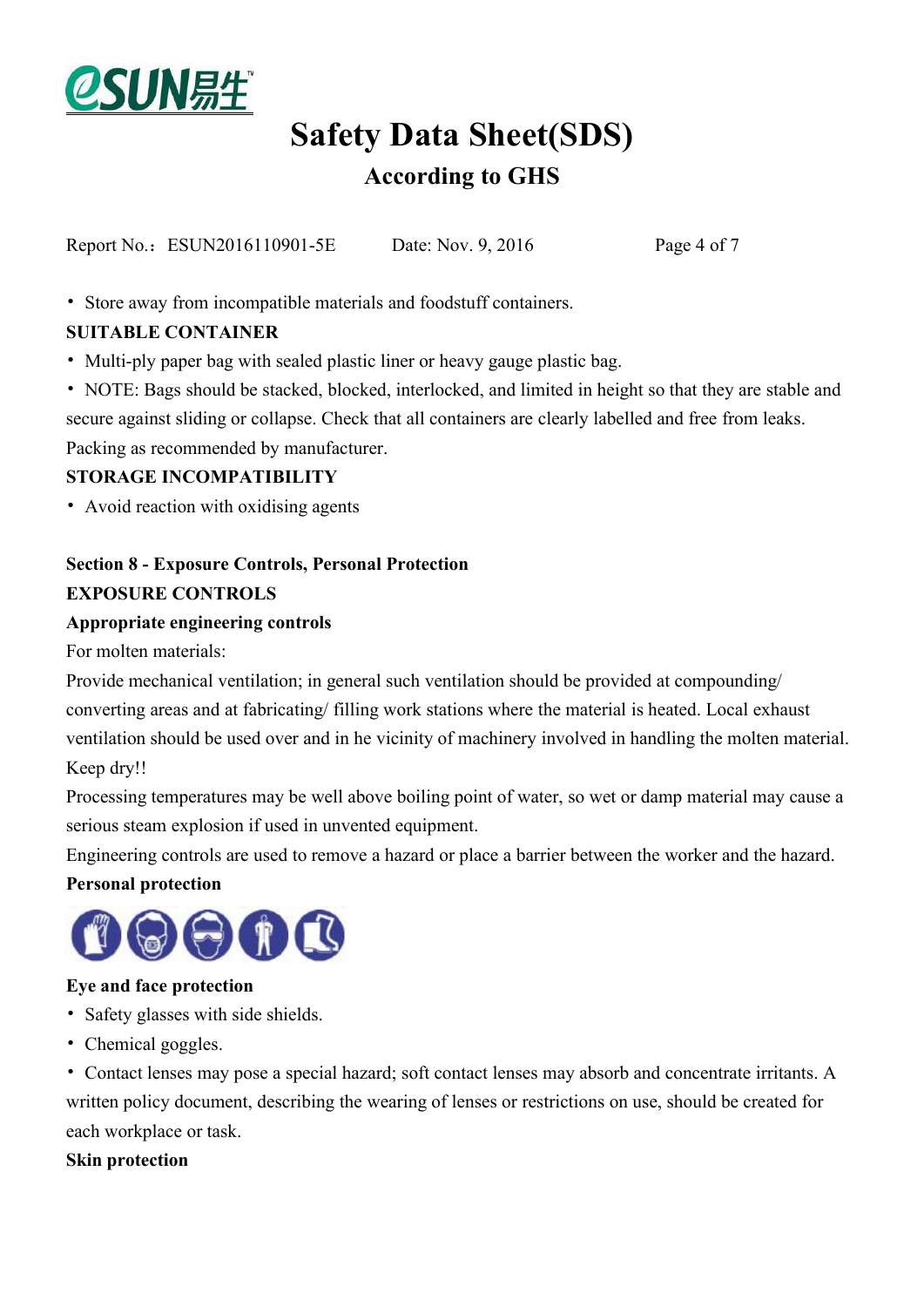

Report No.: ESUN2016110901-5E Date: Nov. 9, 2016 Page 5 of 7

See Hand protection below

### **Hands/feet protection**

The selection of suitable gloves does not only depend on the material, but also on further marks of quality which vary from manufacturer to manufacturer. Where the chemical is a preparation of several substances, the resistance of the glove material can not be calculated in advance and has therefore to be checked prior to the application.

The exact break through time for substances has to be obtained from the manufacturer of the protective gloves and.has to be observed when making a final choice.

Suitability and durability of glove type is dependent on usage.

### **Body protection**

See Other protection below

### **Other protection**

- Overalls.
- P.V.C. apron.
- Barrier cream.

### **Section 9 - Physical and Chemical Properties**

**Information on basic physical and chemical properties**

| Odour                            | <b>Odorlessness</b> |
|----------------------------------|---------------------|
| Form                             | Solid               |
| Melting Range $(^{\circ}C)$      | No data             |
| Boiling Range $(^{\circ}C)$      | No data             |
| <b>Flash Point (°C)</b>          | No data             |
| Decomposition Temp $(^{\circ}C)$ | No data             |
| Autoignition Temp $(^{\circ}C)$  | No data             |
| <b>Upper Explosive Limit (%)</b> | No data             |
| Lower Explosive Limit (%)        | No data             |
| <b>Volatile Component (%vol)</b> | No data             |
| Solubility in water $(g/L)$      | Insoluble in water  |
| $p H (1\%$ solution)             | No data             |
| $p H$ (as supplied)              | No data             |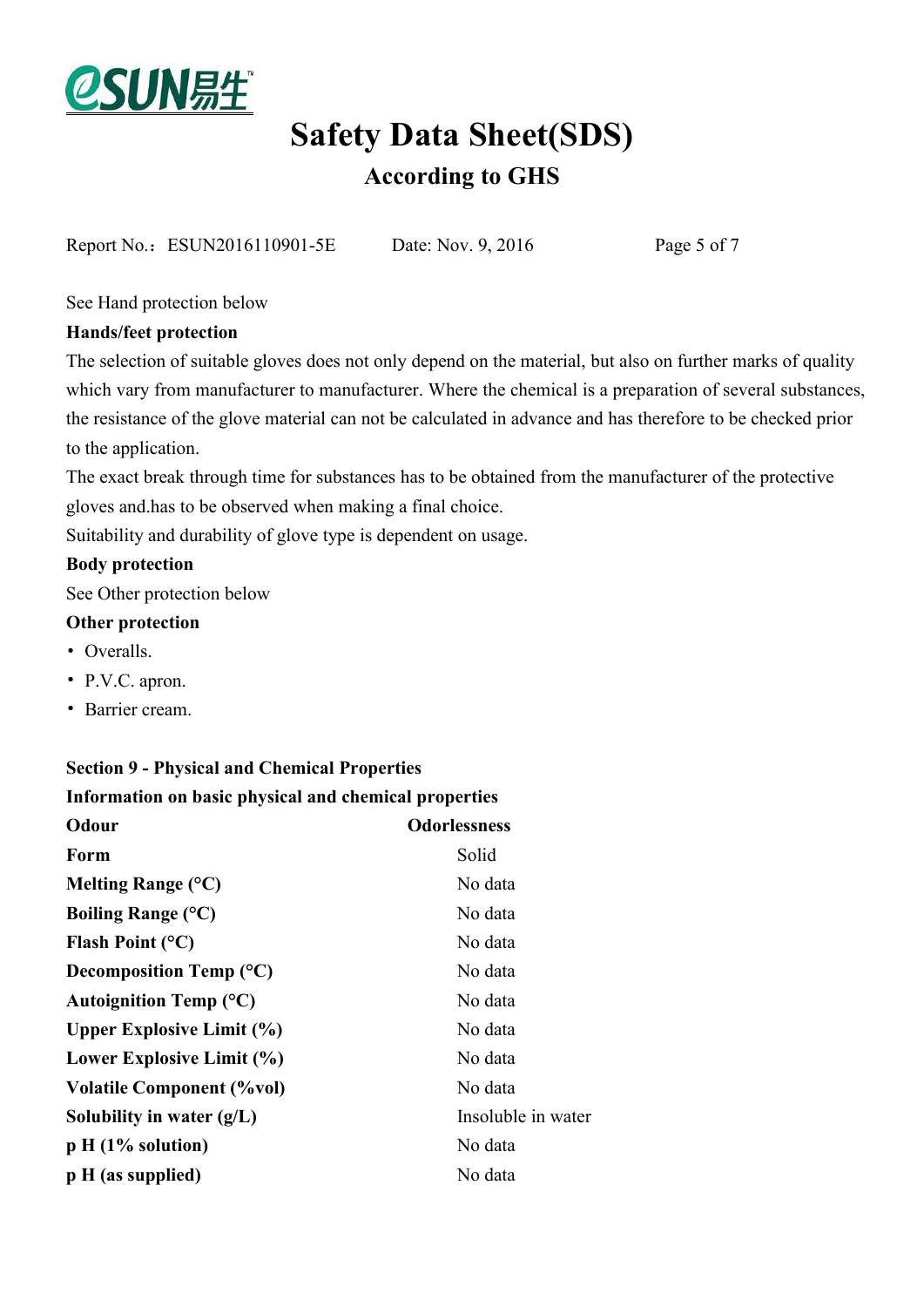

| Report No.: ESUN2016110901-5E          | Date: Nov. 9, 2016                      | Page 6 of 7 |
|----------------------------------------|-----------------------------------------|-------------|
| Print Temp $(^{\circ}C)$               | 230-260                                 |             |
| Bed Temp( ${}^{\circ}C$ )              | 80-110                                  |             |
| Density $(g/cm^3)$                     | 1.12                                    |             |
| Distortion Temp $\mathcal{C}, 0.45MPa$ | 50                                      |             |
| Melt Flow Index $(g/10min)$            | 5 $(230^{\circ}\text{C}/2.16\text{kg})$ |             |
| <b>Tensile Strength (MPa)</b>          | 57                                      |             |
| Elongation at Break $(\% )$            | 196                                     |             |
| <b>Bending Strength (MPa)</b>          | 57                                      |             |
| <b>Flexural Modulus (MPa)</b>          | 1495                                    |             |
| <b>IZOD Impact Strength</b> $(KJ/m2)$  | 15                                      |             |
|                                        |                                         |             |

**Section 10 - Stability and Reactivity**

### **Reactivity**

See section 7

#### **Chemical stability**

- Unstable in the presence of incompatible materials.
- Product is considered stable.
- Hazardous polymerisation will not occur.

**Section 11 - Toxicological Information Information on toxicological affects Acute Toxicity LD/LC50 values relevant for classification** No data. **Primary irritant effect On the skin** No data. **On the eyes** No data. **Inhaled** No data.